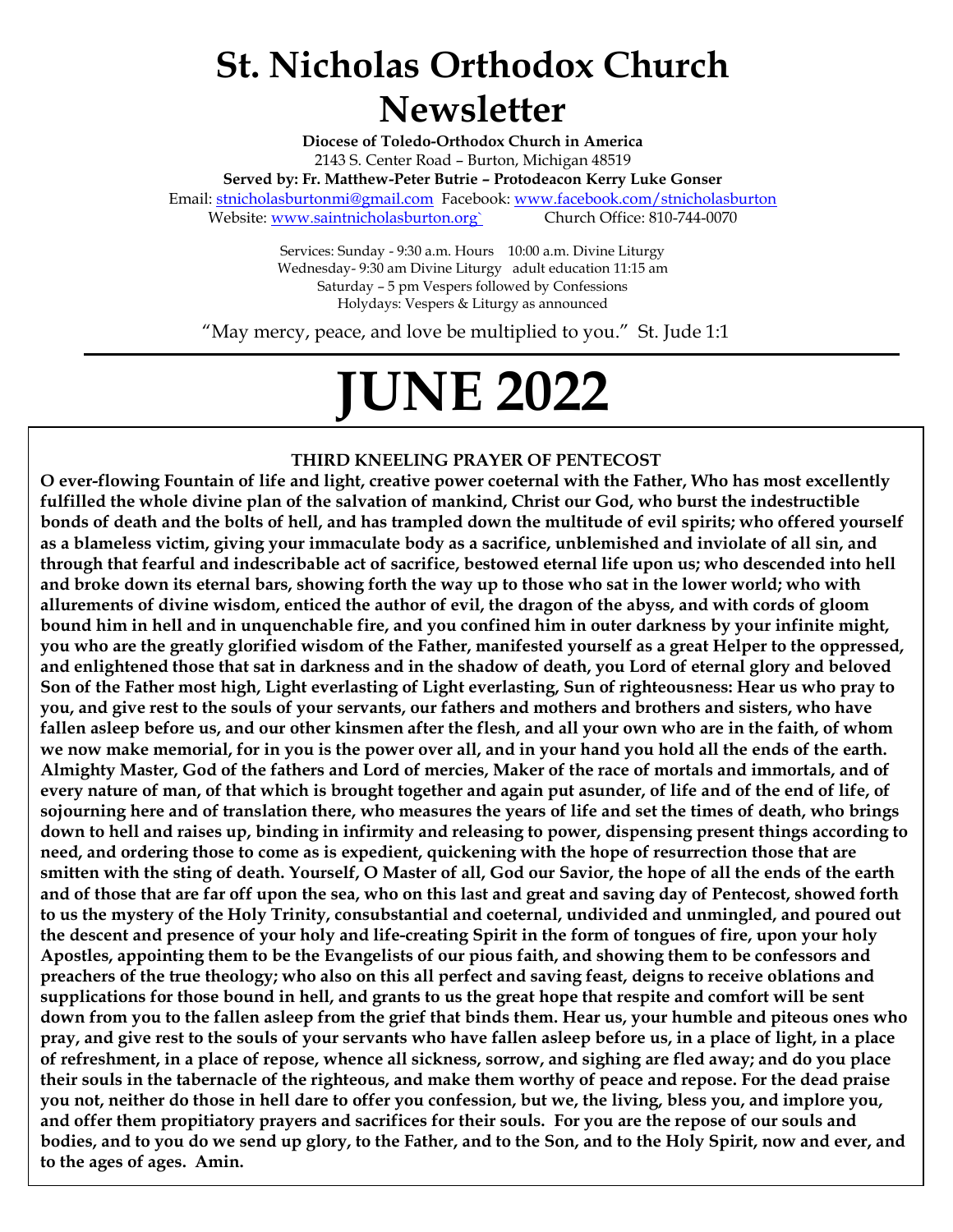#### **FROM FATHER'S DESK**

**On the great day of Holy Pentecost we celebrate the descent of the Holy Spirit upon the disciples on the fiftieth day after the resurrection of Messiah Jesus. On this day the apostles speak to people of different languages and - a miracle in the Spirit - the people understand. It is the undoing of the tower of Babel where people, who trust only in themselves thinking to build a tower to heaven, are confused their languages by the Lord, being scattered. Pentecost marks our unity in the Holy Spirit who draws us to the unity which comes with life in Him.**

**The Holy Spirit comes upon the Mother of God and the men and women disciples in the upper room as an anointing with power – power not for the sake of lording authority over others but the Holy Spirit as power - to proclaim Christ risen from the dead to all nations, regardless of the consequences. We know that many of the early followers of Christ died because they proclaimed Jesus as the anointed one of God – the Christ, the Messiah – the Son of the living God who took on our flesh.**

**In the Scripture we read that prophets, priests and kings were anointed with oil, anointed by God to serve Him in their rank as prophet, priest or king. Jesus also is anointed and we are calling him "the Anointed One" when we say he is "Messiah" or "Christ" because this is what these words mean – "Anointed." Jesus is anointed by the Holy Spirit. When John baptized Jesus the Holy Spirit came upon him in the form of a dove – witnessed only by John and Jesus. This image is the sign of Jesus' anointing by the Spirit. Full of the Holy Spirit, then, Jesus is led by the same Spirit into the desert where he fasted and prayed for forty days and forty nights.** 

**After the temptation in the desert, Jesus returns to his hometown of Nazareth and in the synagogue reads aloud to the people from the prophecy of Isaiah (61:1-2): "The Spirit of the Lord is upon me, because he has anointed me to preach good news to the poor. He has sent me to proclaim release to the captives and recovering of sight to the blind, to set at liberty those who are oppressed, to proclaim the acceptable year of the Lord" (Luke 4:18-19). The Holy Spirit is upon him as an anointing.**

**And Jesus promised to his disciples, to us, that He would send upon us the Holy Spirit, the Comforter, the Spirit of the Truth, the Truth who is Messiah Jesus. (John 14:16-17). And so the Holy Spirit anoints us to become as rivers of living water flowing out of our hearts to water a parched earth.**

**We also are anointed with the Holy Spirit. After our baptism into Christ we are anointed with the holy chrism, the special mixture of oils and aloes and spices, on all our body's senses: our head, our eyes, our nose, our lips, our ears, our heart, our hands, our feet. And the words spoken are: "the seal of the gift of the Holy Spirit." We are sealed with the Holy Spirit as newly illumined followers of Christ. We become little "c" Christs, anointed ones, who in the Spirit are to live such that He lives and breathes and moves in us, that we bear the fruit of the Heavenly King and Comforter who fills us, that we bring His comfort to others, that from our hearts flow the rivers of His very self: "love, joy, peace, patience, kindness, goodness, faithfulness, gentleness, self-control." (Galatians 5:22-23)**

**Though we are anointed with the Holy Spirit, bearing the fruit of the Spirit is a potential, it is not automatic. The Holy Spirit is also the Spirit of humility who makes His dwelling in us and also lets us drive Him away. We stifle the Spirit in us through our hatred or indifference, through rejoicing over other's failings, through our impatience, rudeness, unreliability, abrasiveness, self-indulgence. Yet we do not have to live this way. The Holy Spirit opens to us the doors of repentance.**

**We come again and again to the Holy Liturgy and hear the words said to the Father: "send down your Holy Spirit upon us and upon these gifts here offered." The Holy Spirit does come down again and again on us, anointing us with His presence, making us into His tabernacle. Do we understand what He is doing to us, what is happening to us? How the Spirit humbles Himself to anoint us with Himself? How we offer a few cents worth of incense and boldly say to God, "Receive this incense and now give us in return your Holy Spirit." What an exchange! What boldness on our part! What humility of the Holy Spirit! On the day of Pentecost may the Holy Spirit so anoint us anew that we understand truly Him in us, the heavenly King, the Comforter, the Spirit of the Truth, Who is everywhere present and fills all things; the Treasury of good things, the Giver of life, who comes to tabernacle within us and cleanses us from every impurity, and as the Good One, saves our souls.**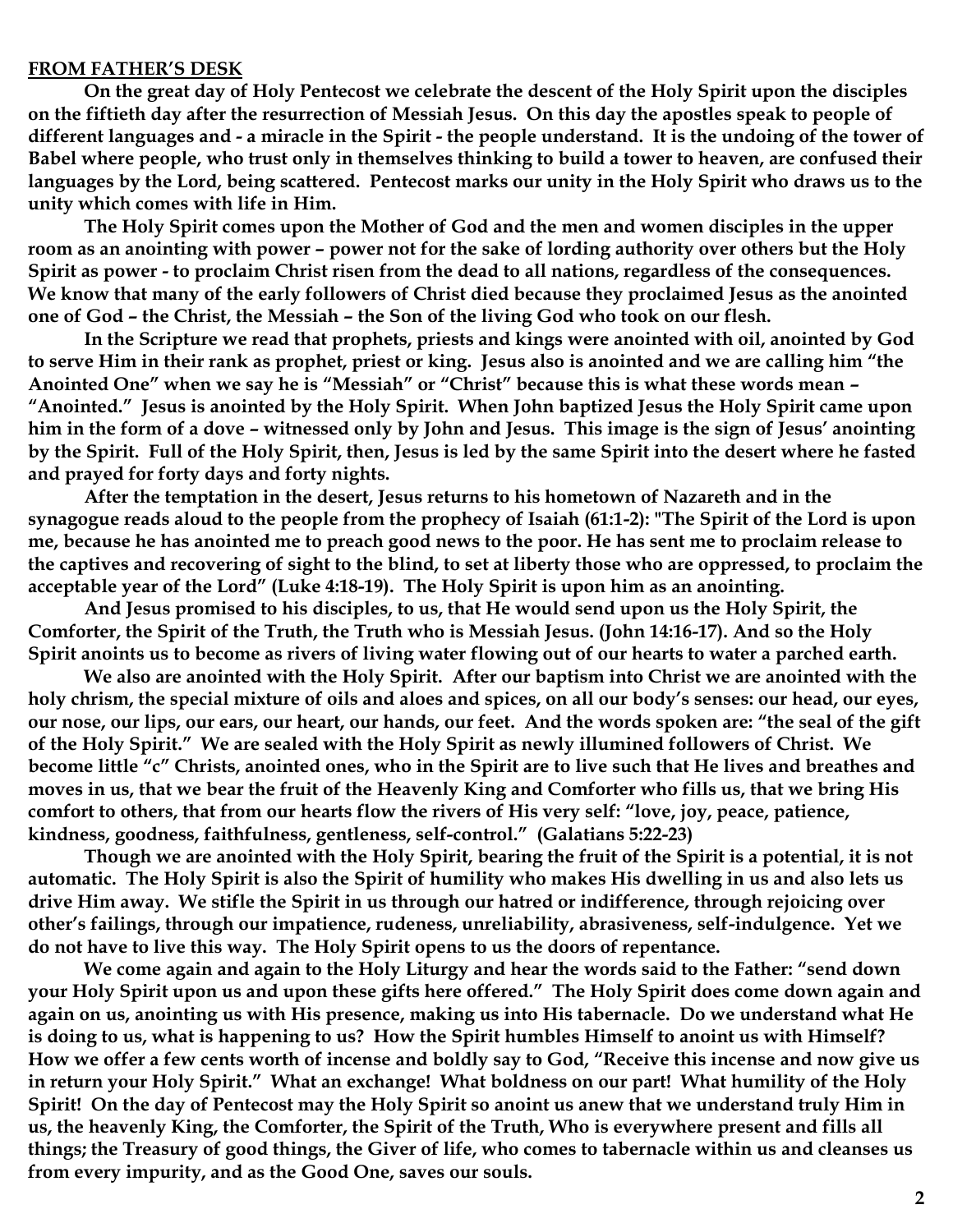## **Hours Schedule**

| June                                    |    | <b>July</b>  |  | <b>August</b> |  |  |
|-----------------------------------------|----|--------------|--|---------------|--|--|
| 5 Calvin                                |    | 3 Calvin     |  | 7 Angelo      |  |  |
| 12 Angelo                               |    | 10 Angelo    |  | 14 Lucy       |  |  |
| 19 Lucy                                 |    | 17 Lucy      |  | 21 Alexander  |  |  |
| 26 Alexander                            |    | 24 Alexander |  | 28 Calvin     |  |  |
|                                         | 31 | Calvin       |  |               |  |  |
| If you are unable to make your accioned |    |              |  |               |  |  |

**If you are unable to make your assigned reading date, please find a replacement.**

## **MEMORY ETERNAL – CHRIST IS RISEN!**

## **Reader Schedule**

| June                                                                                |   | July         | August  |             |  |  |
|-------------------------------------------------------------------------------------|---|--------------|---------|-------------|--|--|
| Ruth<br>5.                                                                          | 3 | Ruth         |         | 7 Alexander |  |  |
| 12 Alexander                                                                        |   | 10 Alexander |         | 14 Angelo   |  |  |
| 19 Angelo                                                                           |   | 17 Angelo    |         | 21 Kathy    |  |  |
| 26 Kathy                                                                            |   | 24 Kathy     | 28 Ruth |             |  |  |
|                                                                                     |   | 31 Ruth      |         |             |  |  |
| If you are unable to make your assigned<br>reading date, please find a replacement. |   |              |         |             |  |  |

**ARCHBISHOP PAUL of Chicago and the Diocese of the Midwest fell asleep in the Lord on Pascha. As a priest Archbishop Paul was dean of our diocesan cathedral of St. George in Rossford, OH from 2007 until his consecration as bishop in 2014. You may read his obituary [here.](https://www.oca.org/in-memoriam/his-eminence-archbishop-paul) Funeral services were at Holy Trinity Cathedral in Chicago on Bright Tuesday and Bright Wednesday. Bright Thursday there was a Divine Liturgy at Holy Transfiguration Church in Livonia, with burial at Dormition Monastery in Rives Junction later that afternoon.** 

**BOB EDWARDS fell asleep in the Lord on May 8. Bob is the husband of Cathy Edwards and is also survived by his children: Debbie McMillian, Kim (Bruce) McElhaney, Theresa Edwards, Catherine (Dylan) Bunkosky, Bob (Cheryl) Edwards, Anne Marie (Father John) Wehling and Matthew (Stacy) Manning; and his brother Steven. You may read Bob's obituary [here.](https://www.swartzfuneralhomeinc.com/obituary/robert-edwards) The funeral was May 12 at church followed by the burial in Evergreen Cemetery. Christ God, risen from the dead, grant His servant Robert rest in the light of His Face. God sustain his wife, Cathy, his children and all his family by His grace. Please remember Robert in your prayers and his family. Bog da prosti! Christos voskrese! Christ is risen!**

**METROPOLITAN HILARION, first hierarch of the Russian Orthodox Church Outside Russia (ROCOR) fell asleep in the Lord on Monday, May 16. May the risen Christ grant him rest in the light of His face. Memory eternal! Christ is risen! Bog da prosti!**

**A HISTORIC EVENT On May 16 the Council of Bishop of the Orthodox Church of Serbia announced that communion between it and the Orthodox Church of Macedonia had been restored. There is a history to how communion between the two was severed in 1967 but we join now in the joy of communion restored. Communion was solemnized at the holy Liturgy on May 19 served by Patriarch Porfirije of Serbia and Archbishop Stefan of Ochrid and Macedonia. The original parishes in our diocese were founded by people who had emigrated from that part of the world. The restoration of communion between the Church in Serbia and Macedonia is an important and welcome event. Thanks be to the Lord God! You may view the Liturgy of reconciliation [here](https://www.youtube.com/watch?v=JV9DZuOSFzQ) & photos [here](http://www.spc.rs/sr/fotogalerija_0) & [here.](http://www.spc.rs/sr/fotogalerija_2)**

**NORTH END SOUP KITCHEN Please come & minister to Christ with our brothers & sisters on June 2nd from 9-11:30 am. "Feeding the hungry is a greater work than raising the dead." St. John Chrysostom**

**ADULT EDUCATION CLASS is reading the life of Elder Aimilianos of Simonopetra, father in God to our Archbishop Alexander. It is** *Transfigured in the Night: Elder Aimilianos of Simonopetra* **by Fr. Maximos Constas in The Orthodox Word magazine. You may read it [here.](https://saintnicholasburton.org/files/Transfigured-in-the-Night-Fr-Aimilianos-of-Simonopetra.pdf)**

**RUMMAGE SALE Parish council is asking for a volunteer/volunteers to chair a rummage sale on July 29 and 30 with set-up on July 27 & 28.**

**PARISH COUNCIL The next parish council meeting is Tuesday, June 14th at 6:30 pm.**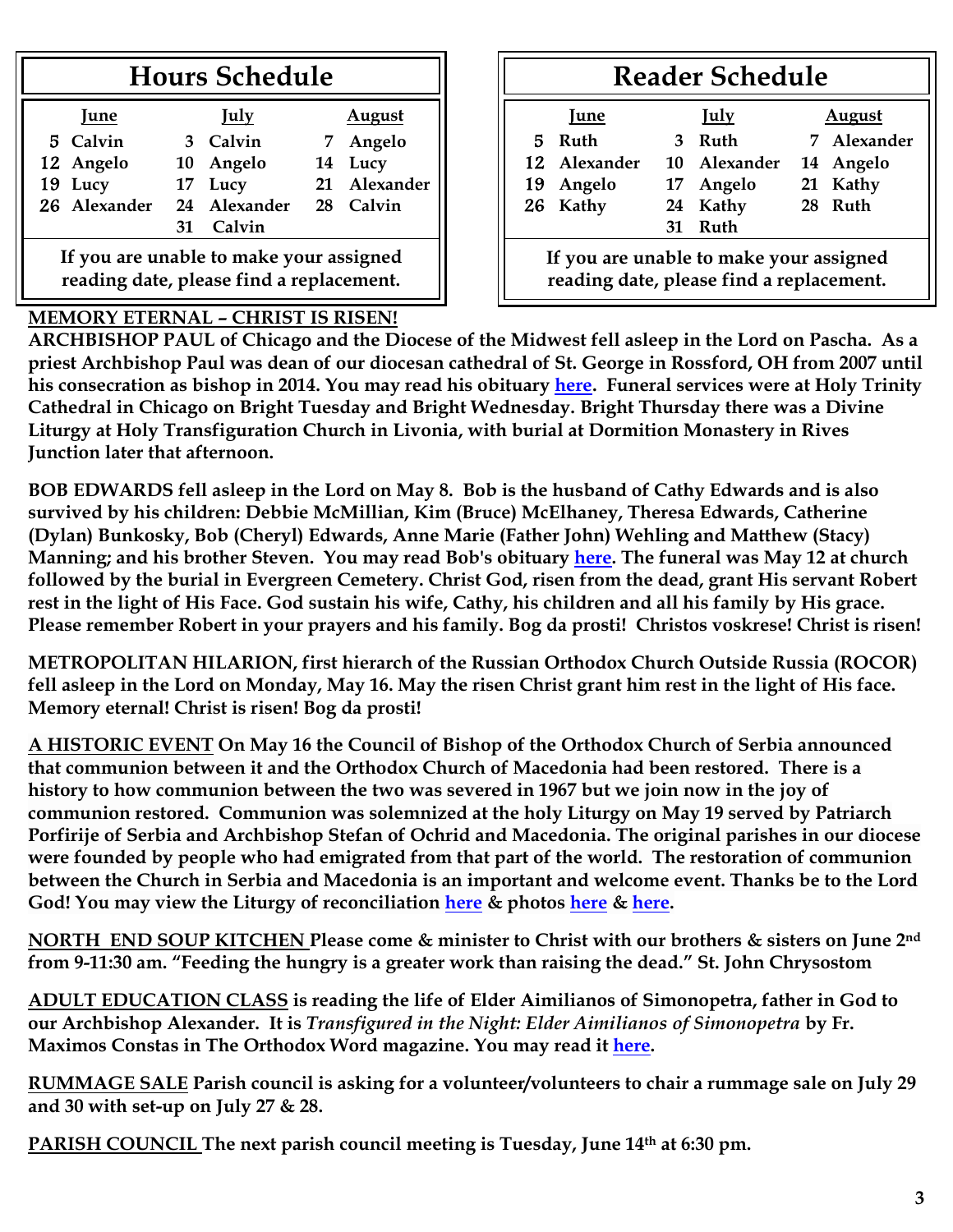**PARISH COUNCIL UPDATE Kelly Bakousidis, a registered nurse, made a presentation on what to do for health emergencies, using the AED (automated external defibrillator - located by the water fountain), applying chest compressions, and the Heimlich maneuver. The parish finances remain stable (in the black). The endowment fund, however, is subject to the variations in the stock market. Pan-Orthodox Vespers with Liturgy for Ascension of our Lord will be Wednesday, June 1 at 6 pm at St George Church. Annual outdoor Liturgy and parish picnic is scheduled for Sunday, August 21. Clean-up day at Dormition Monastery on Saturday, June 4. Please call 517-569-2873 if you plan on attending. Lunch will be provided at the monastery. Dennis Jernigan worked on the air compressor, picked up some thermostats, and bought a motor for the exhaust fan in the bar area. Boiler room needs piping replaced to the furnaces which will require a certified welder. Need an outdoor clean-up on the church property a date will be set and announced. Cracks in asphalt need to be filled in. Quickbooks which is used to enter financial information and generate financial reports and quarterly and annual statements will be updated by purchasing through Tech Soup which offers non-profits the ability to purchase computer programs at deep discounts. Church and hall floors were waxed and light fixtures in church were cleaned between Lent and Pascha.**

**CHURCH SCHOOL will finish the academic year on June 5th in church recognizing milestones such as students moving from elementary to middle school, high school graduations, acknowledge participants with certificates and our teachers. There are plans to have a fun event such as bowling which can accommodate both the older and younger youth at a later date.**

**MONTHLY NEWSLETTER crew needs more volunteers to get the newsletter ready to go out in the mail. They meet on a Monday morning near the end of each month but the dates vary according to the calendar. If this is something you are interested in doing call or email the office to have your name added to the call list.** 

**LEAVE-TAKING OF PASCHA**

**Wednesday, June 1st at 9:30 am Pan-Orthodox Divine Liturgy at our church**

**ASCENSION OF OUR LORD**

**Wednesday, June 1st at 6 pm Pan-Orthodox Vespers and Liturgy at St. George**

**SPRING WORK DAY at the Dormition Monastery on Saturday, June 4 from 10 am to 4 pm. If possible, please come and help the Mothers and Sisters of the monastery. A lunch will be provided. Please notify Roxy if you are coming and how many in order for the sisters to provide an ample amount. Bring a friend and spread the word. What to bring: Tylenol, Naproxen, Water, Work gloves. Dress for the weather.**

**PRAYERS AT THE GRAVES of our fallen asleep in Christ will take place on Memorial Saturday (Zaduśnica – Souls' Saturday), June 11 and Pentecost Sunday, June 12. The schedule is: Saturday, June 11**

**9:00 am Evergreen Cemetery beginning outside the chapel with a Trisagion service**

 **12:30 pm Crestwood Cemetery**

 **1:30 pm Sunset Hills Cemetery**

 **2:00 pm Gracelawn Cemetery**

**Sunday, June 12**

 **2:00 pm St. Nicholas Cemetery**

**4:00 pm Great Lakes National Cemetery**

**If there is another cemetery you'd like to be visited, please contact the parish office as soon as possible so that it can be scheduled. If you know anyone who has family buried at the parish cemetery but who are not parishioners of St. Nicholas, please let them know of the date and time for the services at the graves on Sunday, June 12.**

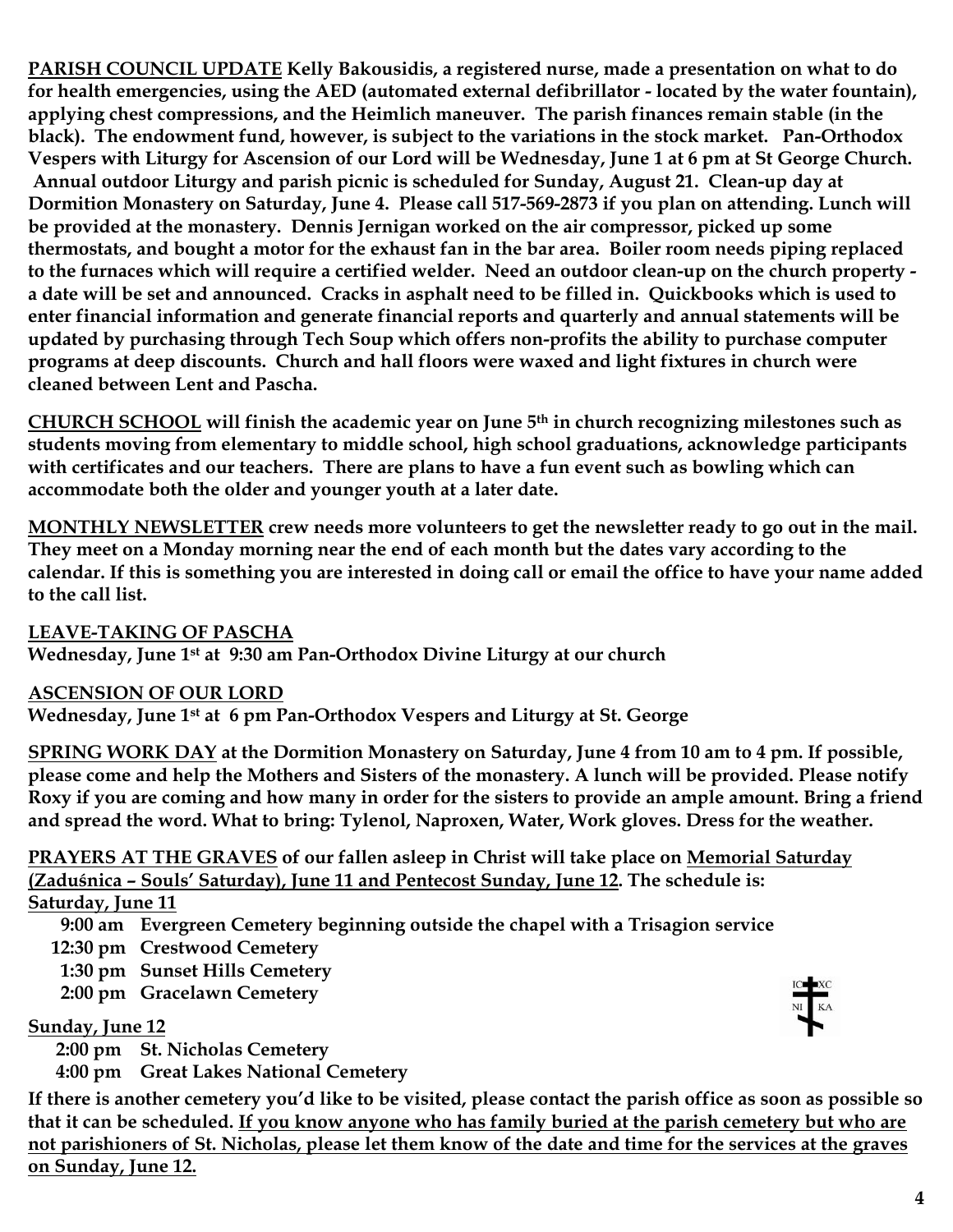**UPDATE ON UKRAINIAN REFUGEE FUNDRAISER THROUGH THE OCA may be read** [here](https://www.oca.org/media/photos/update-on-ukraine-refugee-fundraiser-after-oca-chancellor-archpriest-alexander-rentel-makes-trip-to-europe) **on the OCA website. The total collection raised by the Orthodox Church in America for the Ukrainian refugee relief fund was \$739,726.45. Thank you to all who donated. Archpriest Alexander Rentel, OCA Chancellor, made a visit to Europe to see first-hand the efforts of** *Eleos* **the humanitarian agency of the Polish Orthodox Church. [Photo gallery of his trip.](https://www.oca.org/media/photos/update-on-ukraine-refugee-fundraiser-after-oca-chancellor-archpriest-alexander-rentel-makes-trip-to-europe)**

**Anyone who wishes to support International Orthodox Christian Charity's (IOCC) humanitarian response to the Ukraine crisis is asked to pray for all those affected and the people serving them, to share what IOCC is doing in order to spread the word, and to give as they are able financially. Please visit [iocc.org/ukraine22](https://support.iocc.org/site/Donation2;jsessionid=00000000.app30124b?df_id=7543&mfc_pref=T&7543.donation=form1&NONCE_TOKEN=05245C7685D0FB907A3309557B81ACDD) or call 877.803.4622 to make a donation.**

**MACEDONIAN OPEN GOLF SCRAMBLE The 41st Macedonian Open Golf Scramble will be held this year on Monday, June 20 at the Flint Elks Golf Club. Once again that is the Monday after Father's Day and would make a great Father's Day gift.** 

**Everyone is encouraged to help out in any way they can. There are many sponsorship opportunities for Families and individuals who would like to support the event, from signs wishing "good luck" to signs "in memory" of a loved one. A sign sponsorship is a great advertising opportunity for any business. Whether it's for your business or one that you frequent, we encourage everyone to participate in getting new sign sponsors this year.** 

**The Macedonian Open is our biggest fundraiser and we are hoping for an even bigger and better turnout this year. If you have any questions or know of someone who would like to help, please contact Angelo Panoff (angelo.panoff@stifel.com or 810-249-6031), Christine Panoff (capanoff@umflint.edu or 810-232- 4868), Linda Branoff (branoff721@aol.com or 810-964-3654), George Branoff (george.branoff27@frontier.com or 810-252-5395) or Chris Nedanis (cned77@gmail.com or 810-877-0889).** 

**HOW CAN I HELP? I DON'T GOLF.** 

- **Donate money for prizes-any amount you can give would be very much appreciated to offset the cost of buying prizes.**
- **Donate a gift card-we are looking for gift cards to give as prizes in the amount of \$20 or \$25 similar to these: Visa gift cards, Meijer, Dunham's, Gas Cards, Restaurant cards, or any establishment you frequent.**
- **Donate a prize-donate a prize, whether it's golf related or not; or ask a business you frequent to make a donation (such as a gift card).**
- **Join us for dinner.**

## **MAKE YOUR FAITHFUL GIVING EASY AND CONVENIENT WITH GIVELIFY**

**Go to the [website](http://www.saintnicholasburton.org/) and on the home page click on the box [Give now with Givelify](https://www.givelify.com/givenow/1.0/Mzc5MTg=/selection) which will walk you through the donation process; this is a secure site. (2.9% + \$0.30 of your donation goes to Givelify as a fee). If you do not wish to donate online, you may write a check to St. Nicholas Orthodox Church and send it to the parish address: 2143 S Center Rd, Burton, MI 48519.**

**SPRING PASTRY SALE at Assumption on June 16th from 11 am-3 pm. Deadline for orders is Friday, June 3rd. This is a pre-order sale only. For more information see the fliers in the parish hall or call 810-771-4611.**

 **Pan-Orthodox Softball Game at St. Pius X church's ball field July 10 at 3 pm. CALENDARS! Church Picnic August 21 – we are looking for donors for the lambs we'll be cooking! Please consider donating the cost of a whole lamb or making a partial donation.**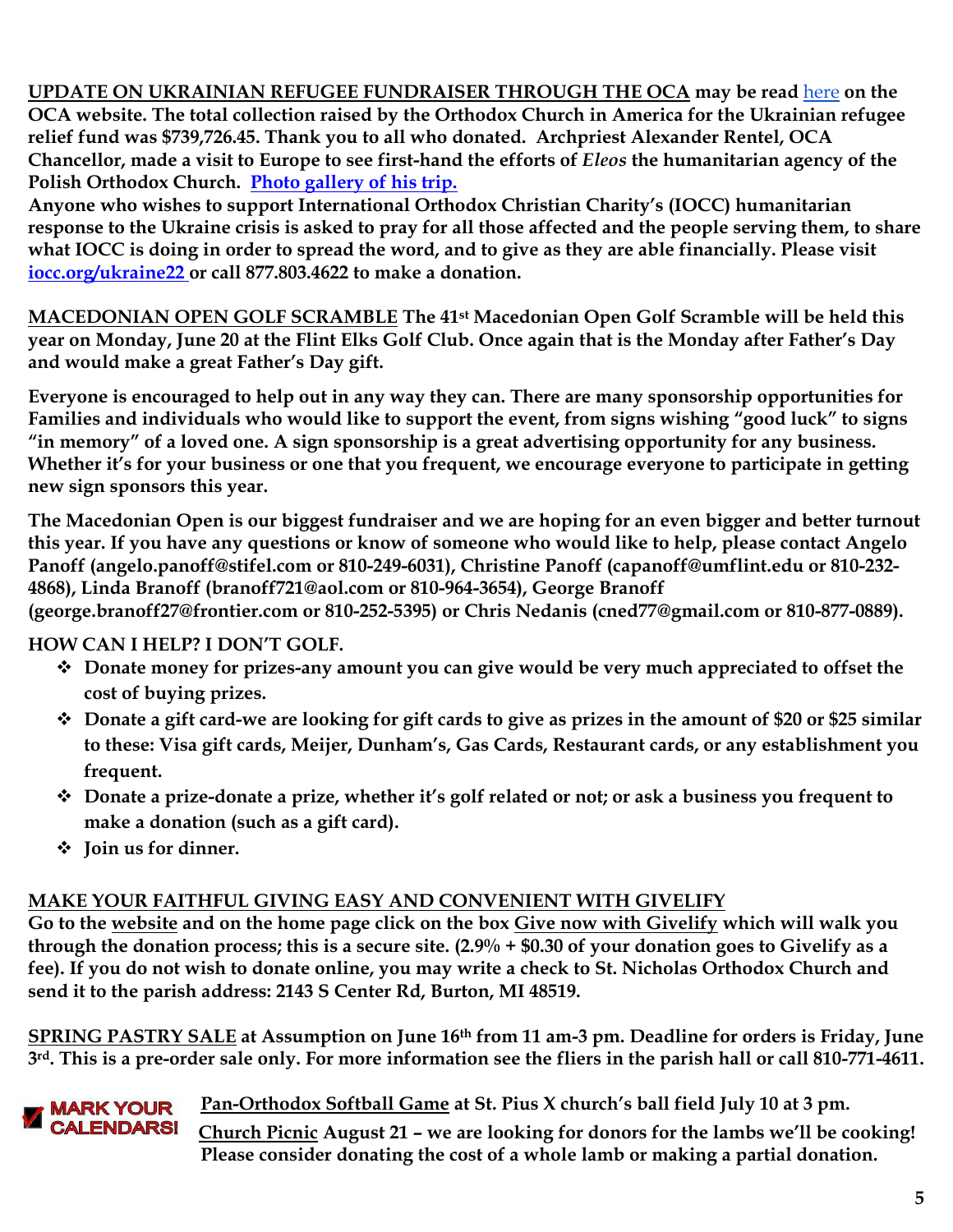|    | <b>JUNE</b>                                    |  |  |  |  |  |
|----|------------------------------------------------|--|--|--|--|--|
|    | <b>Coffee Social Volunteers &amp; Sponsors</b> |  |  |  |  |  |
| 5  | The family of Peter Sredich                    |  |  |  |  |  |
| 12 | Pentecost                                      |  |  |  |  |  |
| 19 | Father's Day                                   |  |  |  |  |  |
| 26 |                                                |  |  |  |  |  |
|    |                                                |  |  |  |  |  |



## **OUR CHARITY MINISTRIES**

**NORTH END SOUP KITCHEN we serve on Thursday, June 2 from 9 to 12:30 pm.**

**FOOD DRIVE Place non-perishable food items in the other blue box in the hall.**

**CENTER OF HOPE For more information call 810-265-7025. Donations can be dropped off Mon-Fri 9:30-3:30 at 812 Root St, Flint.**

**CATHOLIC CHARITIES is hiring for many positions. "We work in support of our mission to serve all people, regardless of faith. These beliefs remind us of our purpose to Provide Help & Create Hope. At our core, we believe in compassion, education, family preservation, hope, human dignity, integrity, love and respect. If you share these values, we would love to hear from you!"**

**THERAPIST -Flint & Owosso Offices. Email your resume and cover letter to [dsummers@ccsgc.org](mailto:dsummers@ccsgc.org) FOSTER CARE SPECIALIST- Flint Office. Email your resume and cover letter to [dpettway@ccsgc.org](mailto:dpettway@ccsgc.org) FACILITY MANAGER- Flint Office. Email your resume and cover letter to [dsummers@ccsgc.org](mailto:dsummers@ccsgc.org) CLINICAL SUPERVISOR- Flint & Owosso Offices. Email your resume and cover letter to [dsummers@ccsgc.org](mailto:dsummers@ccsgc.org)**

**ANSWER CENTER Walk for Life & Open House Saturday, June 4 10 am – 1 pm. The address is 2414 Hemphill Rd., Burton. Call for more information at 810-234-7777.**



**Do you still want to receive this newsletter by mail? If not please call or email the office to be taken off the mailing list; 810-744-0070 or stnicholasburtonmi@gmail.com.**



## **CONGRATULATIONS GRADUATES!**

**Sunday, June 5 we will honor our 2022 graduates at the Divine Liturgy with special petitions for them and a blessing. Graduates, plan on with your families. You are welcome to wear your graduation gown for the Liturgy**

**JOE NEELY, son of Ralph and Debbie, brother of Sarah Neely, grandson of Dorothy and the late Joe Goodman graduated from the Police Academy through LERTA, Mott Community College in April. He was hired by the Grand Blanc Township Police department prior to graduation. Congratulations Officer Neely, so proud of you!**

**NICOLAS MATTHEW KILBOURNE graduated from Clarkston High School. He is the son of Matthew & Marianna Kilbourne and grandson of Alex & Menka Nedanis. He will be attending Oakland University in the fall.** 

**HAILEY PAUL, daughter of Suzanne & Gabe Paul and granddaughter of Fred & Nancy Paul graduated from Grand Blanc High School with honors. She will be attending Mott Community College in the fall.**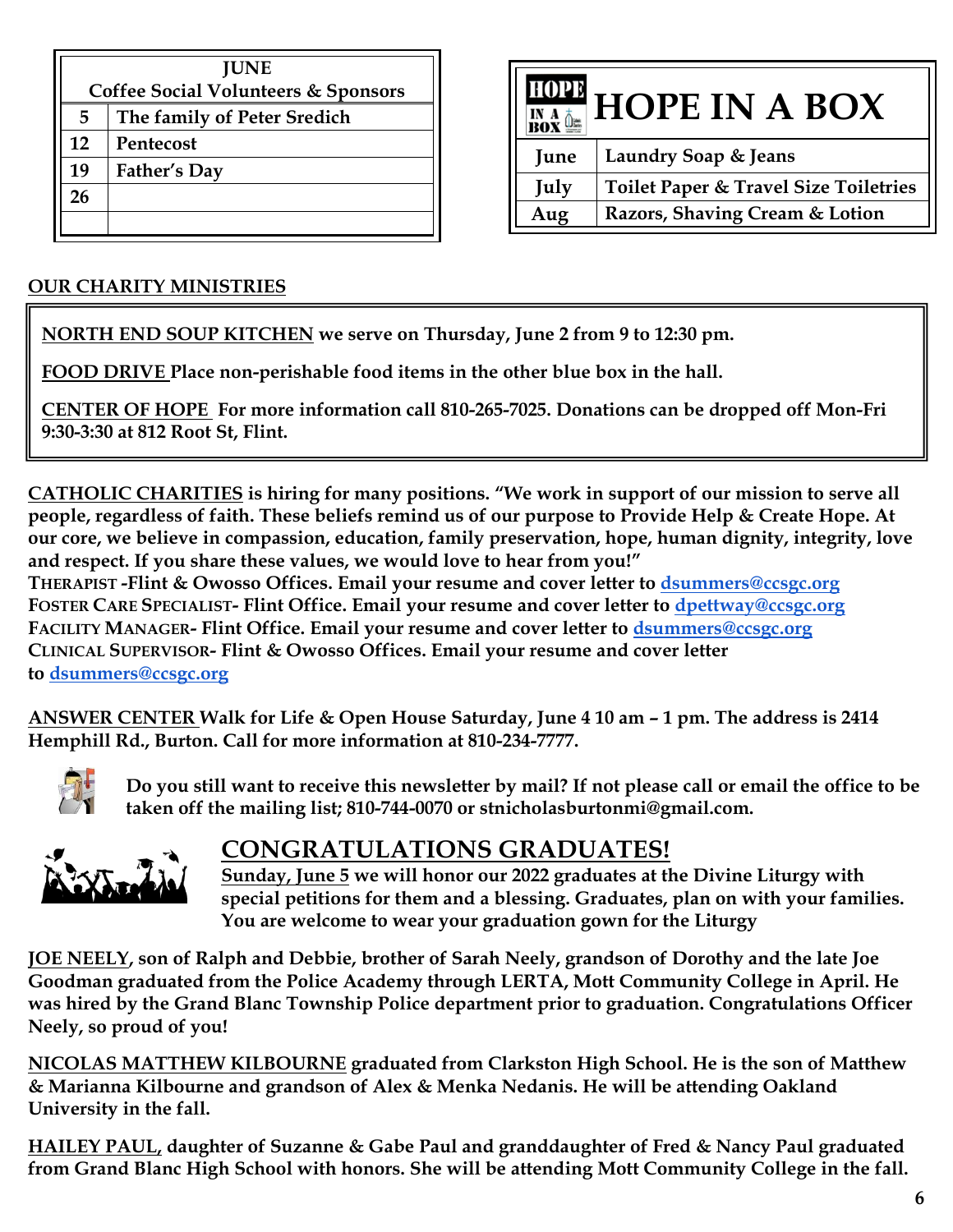## **DONATIONS FOR LENT, HOLY WEEK & PASCHA**

| <b>Flowers &amp; Ferns</b> |                                                                                                                                                                                                                                   |
|----------------------------|-----------------------------------------------------------------------------------------------------------------------------------------------------------------------------------------------------------------------------------|
| <b>Mary Batzos</b>         | In Memory of the Georgopoulos & Batzos family                                                                                                                                                                                     |
| Linda Branoff              | In Memory of Tom & Stella Branoff                                                                                                                                                                                                 |
| Jeanette & Paul Brayan     | In Memory of Mary Lou & Boris Brayan                                                                                                                                                                                              |
| Calvin & Ruth Conrad       | In Honor of Jeremy, Joshua, Theophan, Cambrey, Jaidrick, Christa,<br>Basil, Rachael, Jerry, Jorian, Zachiah, Landon, Elias, Janelle,<br>Kendan, Avalai & Genevieve<br>In Memory of Harold, Meme, Erastus, Iva, Kenneth, Lorraine, |
|                            | Ruby, Harley, Albert, Winnie, Morsten & Viona                                                                                                                                                                                     |
| DeShaw family              | <b>In Memory of Boris</b>                                                                                                                                                                                                         |
| <b>Dorothy Goodman</b>     | In Memory of Joseph Goodman                                                                                                                                                                                                       |
| Lucy Hogg                  | In Memory of Evdokia & Ivan Ponomarenko                                                                                                                                                                                           |
| <b>Bosa Kantar</b>         | In Honor of Bosiljka, Mira, Jim, Gracie, Ellie, Miroslav, Alex,<br>Tatiana, Miroslav, Radmila, Jeff, Nikolas, Jeffrey, Hannah, Milan &<br>Smilja                                                                                  |
|                            | In Memory of Milutin, Pera, Rade, Nikola, Dane, Milutin, Anka, Pajo,<br>Rade, Bogdan, Milan                                                                                                                                       |
| <b>Connie Maxim</b>        | In Memory of my loving husband Nicholas, my brother Charles &<br>our parents                                                                                                                                                      |
| Alex & Menka Nedanis       | In Honor of Alex, Menka and the Nedanis family                                                                                                                                                                                    |
| Julia Peck, Sandy & Chris  | <b>In Memory of Jerome Peck</b>                                                                                                                                                                                                   |
| <b>Magda Popoff</b>        | In Memory of Alex & Peter                                                                                                                                                                                                         |
| Mira & Stojan Prusac       | In Honor of Stojan & Mira Prusac and family                                                                                                                                                                                       |
|                            | In Memory of Luka, Mara, Luka, Ljubomir, Danica, Milosh, Mary,<br>Milka, Dushan, Draginja, Dako & Adam                                                                                                                            |
| Kira Rabkina               | In Memory of Luba & Don Stevens                                                                                                                                                                                                   |
| Larissa Smith              | In Memory of Maria                                                                                                                                                                                                                |
| <b>Special Items</b>       |                                                                                                                                                                                                                                   |
| Lena & Gerry Bakousidis    | In Honor of Lena & Gerry Bakousidis and Phillip & Kelly Bakousidis<br>and family                                                                                                                                                  |
| Diane & Randy Broadfoot    | In Memory of Lawrence & Millie Bladecki                                                                                                                                                                                           |
| <b>Bosa Kantar</b>         | In Honor of Bosiljka, Milan, Mira, Jim, Miroslav, Alex, Tatiana,<br>Radmila, Jeff, Nikolas, Jeffrey, Hannah, Gracie, Ellie, Jelena                                                                                                |
|                            | In Memory of Milutin, Pera, Rade, Nikola, Dane, Radić, Radica,                                                                                                                                                                    |
|                            | Milutin, Anka, Pajo, Rade, Bogdan, Milica                                                                                                                                                                                         |
| Nancy & Tom Krigner        | In Memory of Lewis & Evanka Elieff                                                                                                                                                                                                |
| Angelo & Christine Panoff  | In Memory of grandsons Andrew & Matthew Panoff                                                                                                                                                                                    |
| Mira & Stojan Prusac       | In Honor of Stojan & Mira Prusac and family                                                                                                                                                                                       |
|                            | In Memory of Luka, Mara, Luka, Ljubomir, Danica, Milosh, Mary,<br>Milka, Dushan, Draginja, Dako & Adam                                                                                                                            |

**2022 PARISH DEVELOPMENT FORUM ONLINE – June 17 For Orthodox clergy and laity the Parish Development Forum is a conference which provides an opportunity for discussion of timely topics and discovery of practices used by healthy, vibrant Orthodox parishes. Co-sponsored by the Archdiocese of Western Pennsylvania, the Diocese of the Midwest, and the Bulgarian Diocese of the Orthodox Church in America, the 2022 Forum will be a one day online conference that will occur Friday, June 17, 2022 between 10:00 AM and 5:15 PM EDT via Zoom. Register [here.](http://events.r20.constantcontact.com/register/event?oeidk=a07ej6fjzcf2ca0a6fd&llr=wy96qwbab) The theme is "The Orthodox Parish as a Vessel of Ministry."**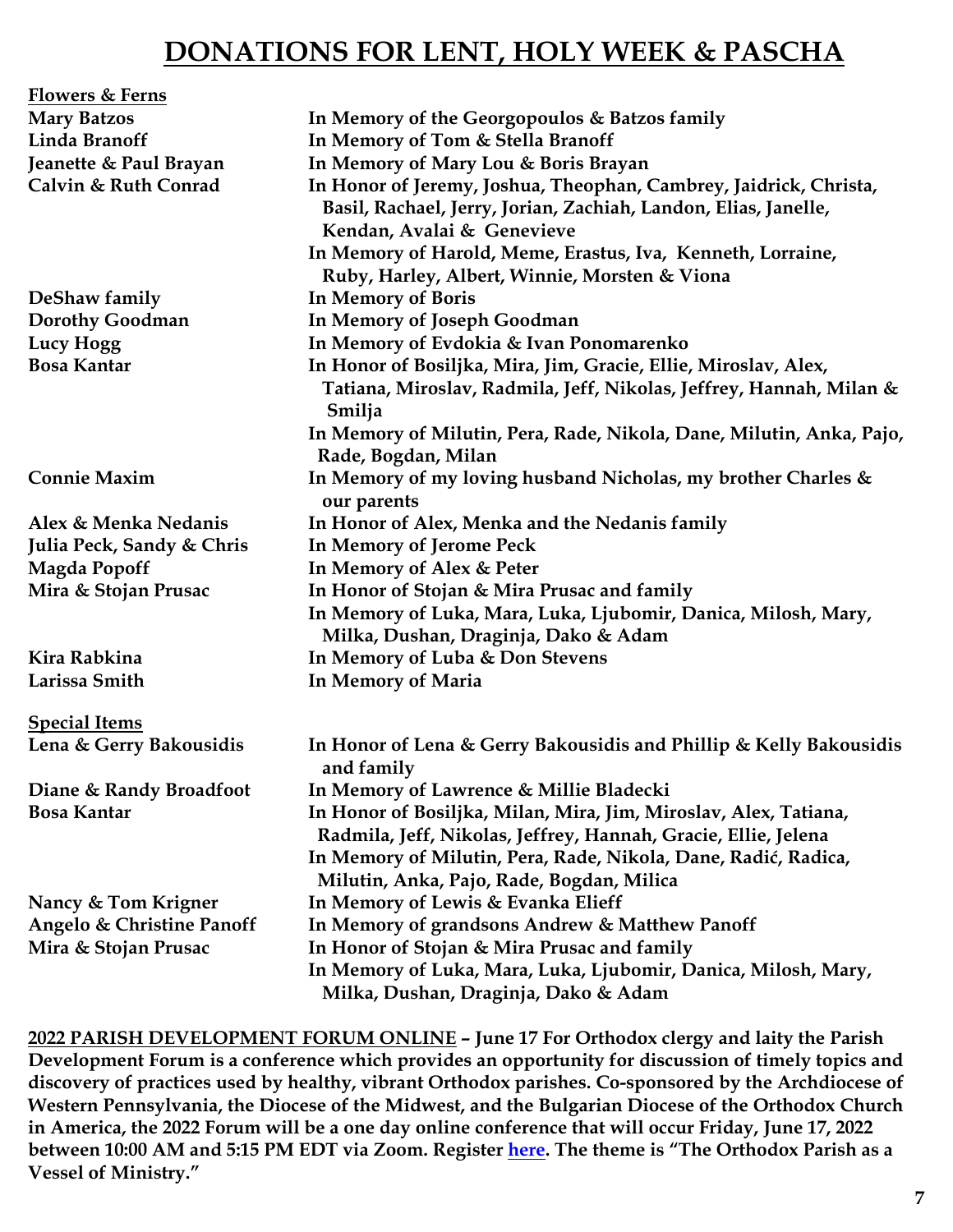## **JUNE BIRTHDAYS, ANNIVERSARIES, & NAMESDAYS**

#### **BIRTHDAYS**

- **2 Dakota Selmi Michael Serra**
- **4 John Todorovsky**
- **5 Dennis Jernigan**
- **6 Kate Stevens Michael Chevalier**
- **8 Adam George Elijah George**
- **11 Angelo Panoff**
- **14 Joshua Brucksch**
- **15 Jonathan Sfetkides**
- **18 Philip Bakousidis**
- **20 Eileen Branoff**
- **21 Dennis Goodman**
- **22 Izis Helal Luke Borkovich**
- **24 Joshua Vuckovich**
- **27 Ralph Neely**

#### **ANNIVERSARIES**

- **2 Angelo & Christine Panoff (1968)**
- **4 Joe & Susan Oginsky (1983)**
- **6 Alex & Menka Nedanis (1971)**
- **8 Paul & Luba Yosheff (1975)**
- **10 Protodeacon Kerry & Katherine Gonser (1990)**
- **23 Gabriel & Suzanne Paul (2018) Jim & Sandra Grossi (1974)**

## **NAMESDAYS**

- **3 Paula Zelenko**
- **11 Calvin (Barnabas) Conrad**
- **12 Dante Hatch (Pentecost)**
- **14 Nancy Nevena Tasevski**
- **21 Julius Chevalier**
- **27 Jennifer Shann (St. Joanna)**
- **29 Brandon Paul Conover Colin Paul Panoff Paul Brayan Paul Ellis Paul Panoff Paul Yosheff Peter Biggs Peter Branoff Peter Economou Petro Ahejew**

*If your name is missing or has the incorrect information in the birthday, anniversary or namesday list please call the office: (810) 744-0070*



### **DAILY INTERCESSION FOR OUR SICK AND HOMEBOUND**

**VISITATION TO THE SICK If you would like Fr. Matthew to make a visit to home, hospital, or nursing home, please contact the office 810-744-0070.**

#### **DAILY INTERCESSION FOR OUR SICK AND HOMEBOUND**

**The following are our brothers and sisters of St. Nicholas who are currently homebound, suffering from chronic illness, in recovery or in need of special prayers. Please remember them in your prayers and reach out to them with a card, a phone call or a visit! Please call the office to schedule a visit for Holy Communion.**

| Deacon John Bocek                                                                               | Paul Ellis               | Nick Karayanis         | <b>Bill Tadrick</b>                |  |  |  |  |
|-------------------------------------------------------------------------------------------------|--------------------------|------------------------|------------------------------------|--|--|--|--|
| Linda Branoff                                                                                   | <b>Bill Haw</b>          | <b>Macy Lemmen</b>     | <b>Wendy Tadrick</b>               |  |  |  |  |
| Mary Abu-Aita                                                                                   | Mary Karayanis           | <b>Ron Salhany</b>     | Dave Vuckovich                     |  |  |  |  |
|                                                                                                 |                          |                        | <b>Bob Naumoff</b>                 |  |  |  |  |
| To aid in your outreach, here is a listing of the addresses and phone numbers of our Homebound: |                          |                        |                                    |  |  |  |  |
| Paul Ellis                                                                                      | 2360 Stonebridge Dr      | Flint, MI 48532        |                                    |  |  |  |  |
| <b>Dorothy Goodman</b>                                                                          | 1481 E Hill Rd, Suite 18 |                        | Grand Blanc, MI 48439 (Bella Vita) |  |  |  |  |
| Dave Vuckovich                                                                                  | 9352 Morrish Rd          | Swartz Creek, MI 48473 |                                    |  |  |  |  |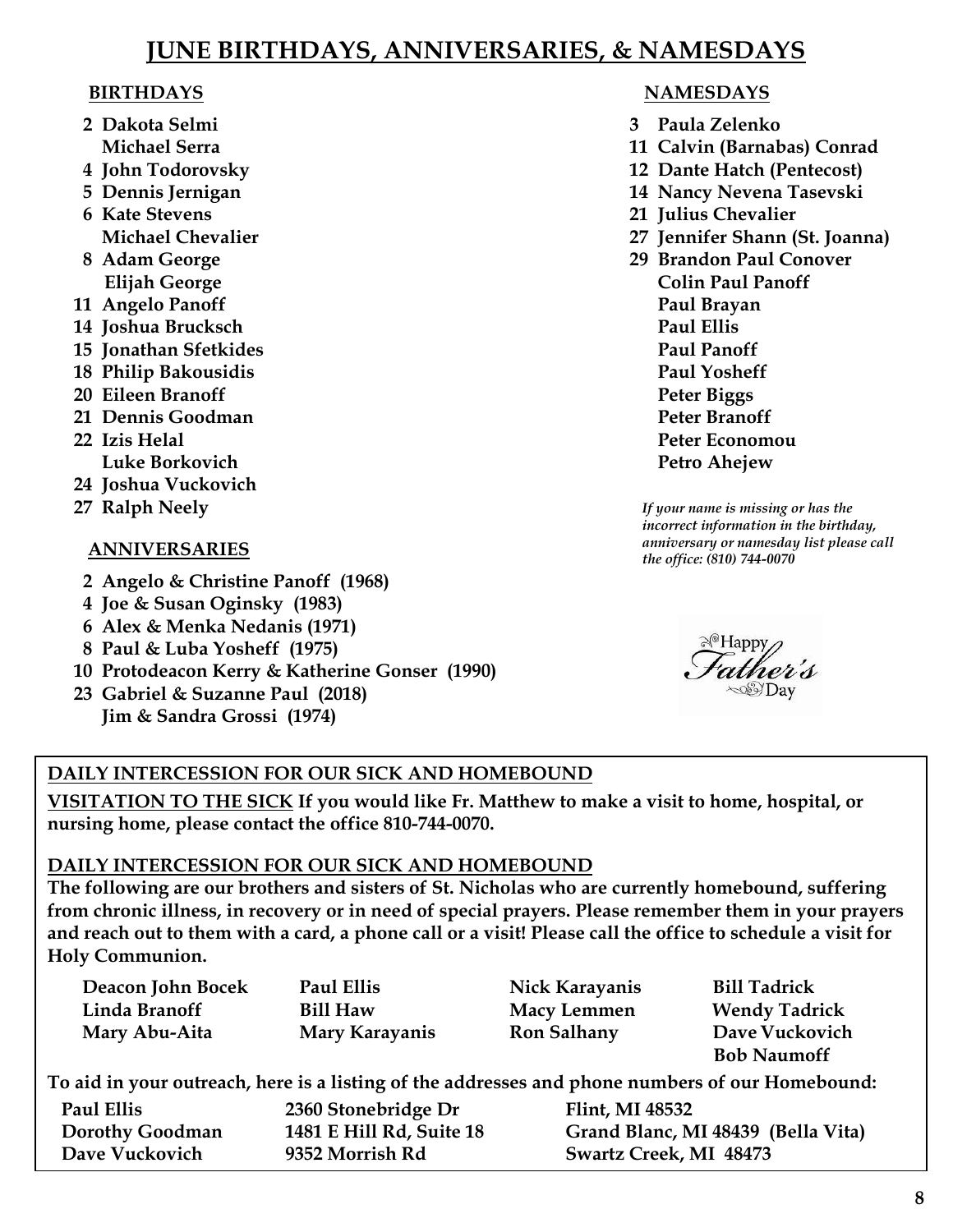| angelo.panoff@stifel.com<br>capanoff@umich.edu<br>(810) 232-4868<br>(810) 423-6020<br>Angelo Panoff<br>ptb704@yahoo.com<br>branoff721@aol.com<br>(810) 877-8773<br><b>420</b> 964-3654<br>Peter Branoff<br>gabman24@charter.net<br>cned77@gmail.com<br>George Branoff<br>6880-778 (018)<br>(810) 252-5395 | Committee Contact Info:<br>Christine Panoff<br>Linda Branoff<br><b>Chris Nedanis</b>                                                                                                                                                                             | PROCEEDS TO BENEFIT:<br>ORTHODOX CHURCH<br>Burton, MI<br><b>ST. NICHOLAS</b><br>810.744.0070                                                                                                        | *ASK ABOUT THE SKINS GAME AT CHECK-IN*<br>PRIZES & AWARDS AT DINNER<br>CLOSEST TO THE PIN CONTEST<br><b>BUFFET DINNER</b>                                                                                                                                                                                                                 | FLINT CONEYS FOR LUNCH<br>LONG DRIVE CONTEST                                                                             | IS HOLES OF GOLF W/ CART<br>FULL USE OF DRIVING RANGE<br><b>GOLF SCRAMBLE FORMAT</b>                   | \$125 PER GOLFER INCLUDES:                                                                                                          | OUT                                                                                                                                  | MACEDONIAN OPEN                                            | Please join us for our 41st<br>P<br>0                                                          |
|-----------------------------------------------------------------------------------------------------------------------------------------------------------------------------------------------------------------------------------------------------------------------------------------------------------|------------------------------------------------------------------------------------------------------------------------------------------------------------------------------------------------------------------------------------------------------------------|-----------------------------------------------------------------------------------------------------------------------------------------------------------------------------------------------------|-------------------------------------------------------------------------------------------------------------------------------------------------------------------------------------------------------------------------------------------------------------------------------------------------------------------------------------------|--------------------------------------------------------------------------------------------------------------------------|--------------------------------------------------------------------------------------------------------|-------------------------------------------------------------------------------------------------------------------------------------|--------------------------------------------------------------------------------------------------------------------------------------|------------------------------------------------------------|------------------------------------------------------------------------------------------------|
| our thank you flyer and the Church newsletter<br>prizes for the banquet dinner, includes recognition at the prize table, in<br>encouraged to become a sponsor or make a cash donation<br>Individuals, families and businesses are all welcome and                                                         | donations will be used to purchase door prizes for the golfers and/or<br>PRIZE SPONSOR \$200 or \$500<br>recognition at dinner, in our thank you flyer and the Church newsletter<br>includes $4$ golfers $\&$ I large sign by the putting green; plus<br>special | at dinner, in our thank you flyer and Church newsletter<br>includes 4 golfers & I sign by the putting green; plus special recognition<br>*00S.2\$ SOSNORS MUNITAJ9*<br><b>EAGLE SPONSOR \$1,000</b> | vegas hole); plus recognition in our thank you flyer and Church newsletter<br>includes I sign sponsoring one of the contests (closest to pin, long drive,<br>in our thank you flyer and Church newsletter<br>includes I golfer & I sign by the putting green; plus recognition at dinner<br>BIRDIE SPONSOR \$500<br>CONTEST SPONSOR \$200 | and Church newsletter<br>includes I sign on course; plus recognition in our thank you flyer<br><b>HOLE SPONSOR \$125</b> | SPONSORSHIP INFO:<br>Grand Blanc, MI 48439<br>flintelks22<br>22.com                                    | <b>FLINT ELKS GOLF C</b><br>FLINT ELKS LODGE 222 BANQUET FA<br>7177 E. Maple Rd.<br>0440-547 (018)<br><b>CILITY</b><br>່<br>ສ       | SHOLGON START @ **12 NOON***<br>LUNCH & REGISTRATION @ 11 AM<br>Dinner & Prizes followin<br>ng golf                                  | <b>MONDAY, JUNE 20, 2022</b><br><b>GOLF SCRAMBLE</b>       | ONDNAS                                                                                         |
| ***Please return this portion by June 3rd***<br><b>ATTN: Macedonian Open</b><br>Nicholas Orthodox Church<br>2143 S. Center Rd.<br><b>Burton, MI 48519</b>                                                                                                                                                 | 'memo' to read: Macedonian Open<br>Mail Entry Form & Payment to:<br>St. Nicholas Orthodox Church<br>Make Checks Payable to:                                                                                                                                      | Note: if you have .jpg file (or another format) of your logo<br>please email it to Chris Nedanis at: cned77@gmail.com                                                                               | Please write Name/Logo/Info to put on sign in box below:<br>TOTAL AMOUNT DUE                                                                                                                                                                                                                                                              | α<br>α<br>п<br>please consider a cash donation)<br>(in lieu of donating a prize this year<br>Cash Donation (amount)      | □<br>□<br>□<br>Prize Sponsor (\$200 or \$500)<br>Platinum Sponsor (\$2,500)<br>Eagle Sponsor (\$1,000) | $\Box$<br>α<br>Sponsor a Hole (\$125)<br>Birdie Sponsor (\$500)<br><b>Contest Sponsor</b><br>Golfer(s) (\$125 per Golfer)<br>(0025) | GOLFER #4:<br>GOLFER #3:<br>Note: if you do not have a foursome we can place you in one<br>REGISTRATION & SPONSORSHIP<br><b>FORM</b> | Phone:<br>GOLFER #2:<br>City:<br>E-mail:<br>State:<br>Zip: | Address:<br><b>GOLFER #1:</b><br>Company Name:<br>***Please return this portion by June 3rd*** |